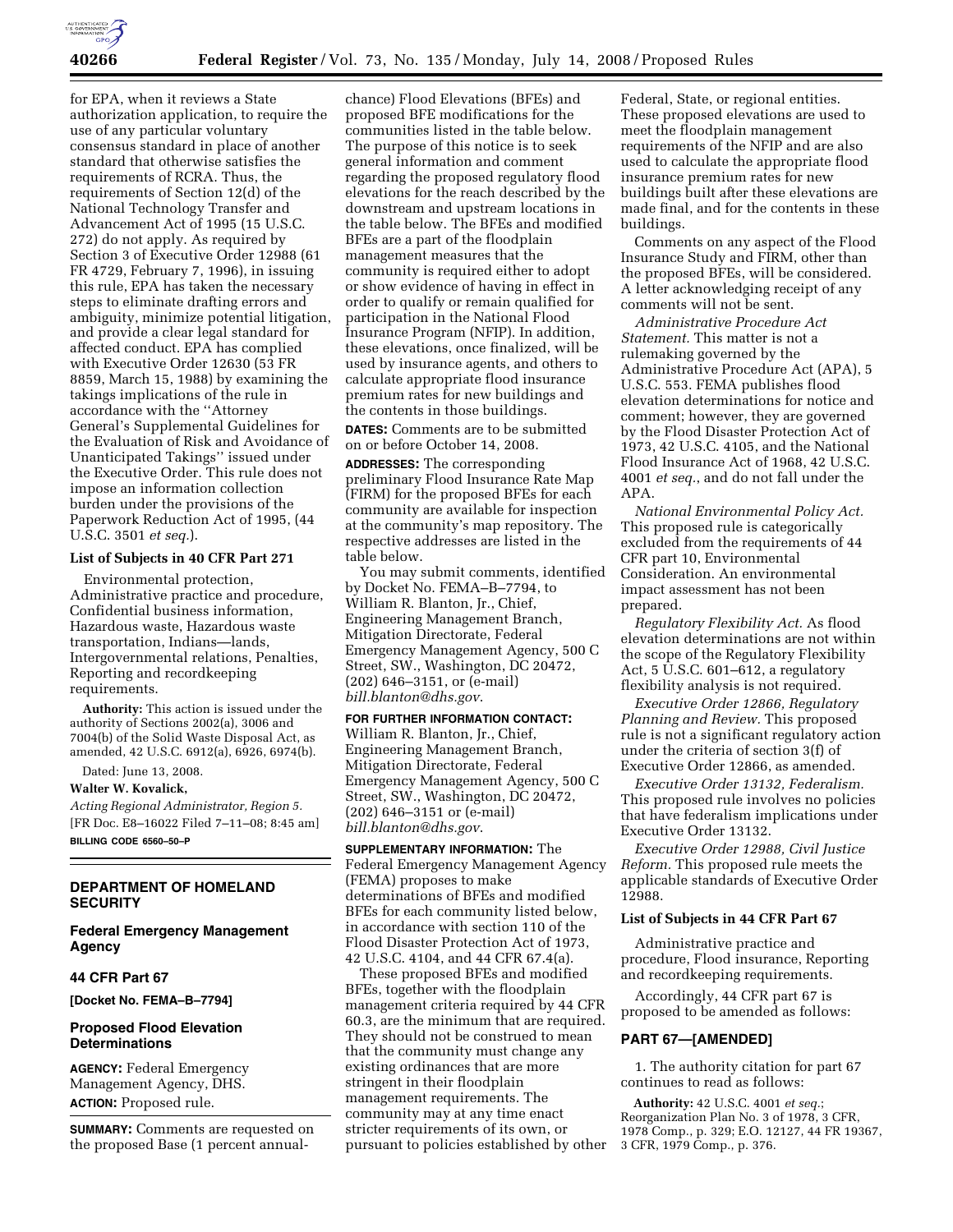▀

# **§ 67.4 [Amended]**

Ξ

2. The tables published under the authority of § 67.4 are proposed to be amended as follows:

| Flooding source(s)                      | Location of referenced elevation**                                                                                                                                                                 | * Elevation in feet (NGVD)<br>+ Elevation in feet (NAVD)<br># Depth in feet above<br>ground |            | Communities affected                                                    |
|-----------------------------------------|----------------------------------------------------------------------------------------------------------------------------------------------------------------------------------------------------|---------------------------------------------------------------------------------------------|------------|-------------------------------------------------------------------------|
|                                         |                                                                                                                                                                                                    | Effective                                                                                   | Modified   |                                                                         |
|                                         | Pinellas County, Florida, and Incorporated Areas                                                                                                                                                   |                                                                                             |            |                                                                         |
| Channel 1                               | Approximately 160 feet downstream of 90th Avenue<br>N.                                                                                                                                             | $+12$                                                                                       | $+11$      | City of Pinellas Park, Unin-<br>corporated Areas of<br>Pinellas County. |
|                                         | Approximately 1,980 feet upstream of 102nd Avenue<br>N.                                                                                                                                            | None                                                                                        | $+14$      |                                                                         |
| Channel 2                               | Approximately 290 feet upstream of Gandy Boulevard                                                                                                                                                 | None<br>None                                                                                | +10<br>+12 | City of Pinellas Park.                                                  |
| Channel 3                               |                                                                                                                                                                                                    | +9                                                                                          | +10        | Unincorporated Areas of<br>Pinellas County, City of<br>Pinellas Park.   |
|                                         |                                                                                                                                                                                                    | None                                                                                        | $+17$      |                                                                         |
| Joe's Creek Tributary 4<br>(Channel 4). | Approximately 2,400 feet upstream of the confluence<br>with Joe's Creek.                                                                                                                           | $+11$                                                                                       | +12        | City of Pinellas Park, Unin-<br>corporated Areas of<br>Pinellas County. |
| Lake Parcel                             | Approximately 1,000 feet upstream of 62nd Street N<br>Flooding area bound by 96th Terrace N to the north,<br>34th Way N to the west, Gateway Boulevard to the<br>south, and MCI Drive to the east. | None<br>$+10$                                                                               | +28<br>+9  | City of Pinellas Park.                                                  |
|                                         | Flooding area bound by 97th Avenue N to the north,<br>37th Street N to the west, 93rd Avenue N to the<br>south, and Mainlands Boulevard E to the east.                                             | $+12$                                                                                       | +10        |                                                                         |
| Lake Tamarac                            | Flooding area bound by Mainlands Boulevard N to<br>the north, Mainlands Boulevard W to the west, 96th<br>Terrace Lane N to the south, and 41st Street N to<br>the east.                            | $+12$                                                                                       | +11        | City of Pinellas Park.                                                  |
| Ponding Area                            | Ponding area bound by 102nd Avenue N to the north,<br>64th Street N to the west, 98th Avenue N to the<br>south, and 62nd Street N to the east.                                                     | +13                                                                                         | +14        | City of Pinellas Park.                                                  |
|                                         | Ponding area bound by 99 Circle N to the north, 66th<br>Street N to the west, 94th Avenue N to the south,<br>and 61st Way N to the east.                                                           | None                                                                                        | +13        |                                                                         |
|                                         | Ponding area bound by 94th Avenue N to the north,<br>66th Street N to the west, 90th Avenue N to the<br>south, and 62nd Street N to the east.                                                      | None                                                                                        | +13        |                                                                         |
|                                         | Ponding area bound by CSX Railroad to the north,<br>63rd Way N to the west, 82nd Avenue N to the<br>south, and CSX Railroad to the east.                                                           | None                                                                                        | +12        |                                                                         |
|                                         | Ponding area bound by 86th Avenue N to the north,<br>CSX Railroad to the west, 82nd Avenue N to the<br>south, and 62nd Street N to the east.                                                       | None                                                                                        | +11        |                                                                         |
|                                         | Ponding area bound by 82nd Avenue N to the north,<br>63rd Street N to the west, 80th Avenue N to the<br>south, and 61st Lane N to the east.                                                        | None                                                                                        | $+13$      |                                                                         |
|                                         | Ponding area bound by 80th Avenue N to the north,<br>62nd Street N to the west, 78th Avenue N to the<br>south, and 60th Street N to the east.                                                      | None                                                                                        | +12        |                                                                         |
|                                         | Ponding area bound by 102nd Avenue N to the north,<br>Highway 19 to the west, Highway 19 to the south,<br>and 45th Way N to the east.                                                              | $+13$                                                                                       | +12        |                                                                         |
|                                         | Ponding area bound by Mainlands Boulevard N to the<br>north, 41st Street N to the west, 96th Terrace N to<br>the south, and 40th Street N to the east.                                             | $+12$                                                                                       | +11        |                                                                         |
|                                         | Ponding area bound by Mainlands Boulevard W to<br>the north, Highway 19 to the west, Gateway Boule-<br>vard to the south, and 40th Street N to the east.                                           | None                                                                                        | +11        |                                                                         |
|                                         | Ponding area bound by 86th Avenue N to the north,<br>44th Street N to the west, 78th Avenue N to the<br>south, and Highway 19 to the east.                                                         | +13                                                                                         | +14        |                                                                         |
|                                         | Ponding area bound by Highway 19 to the north, 46th<br>Street N to the west, 85th Terrace N to the south,<br>and Highway 19 to the east.                                                           | +13                                                                                         | +11        |                                                                         |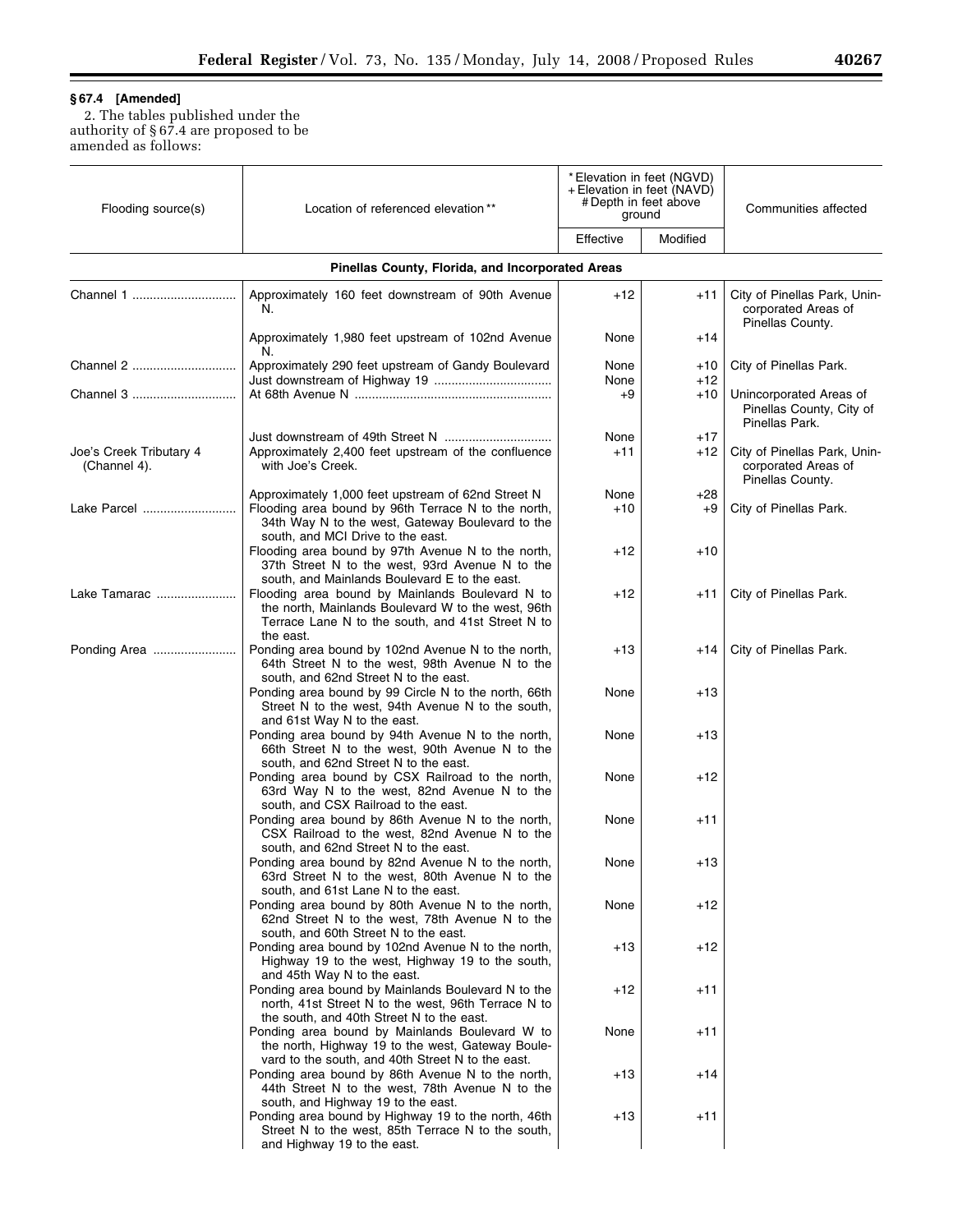| Flooding source(s) | Location of referenced elevation**                                                                                                                      | *Elevation in feet (NGVD)<br>+ Elevation in feet (NAVD)<br># Depth in feet above<br>ground |          | Communities affected                        |
|--------------------|---------------------------------------------------------------------------------------------------------------------------------------------------------|--------------------------------------------------------------------------------------------|----------|---------------------------------------------|
|                    |                                                                                                                                                         | Effective                                                                                  | Modified |                                             |
|                    | Ponding area bound by 94th Avenue N to the north,<br>49th Street N to the west, 86th Avenue N to the<br>south, and Highway 19 to the east.              | $+13$                                                                                      | +12      |                                             |
|                    | Ponding area bound by 94th Avenue N to the north,<br>49th Street N to the west, 90th Avenue N to the<br>south, and Highway 19 to the east.              | +13                                                                                        | +12      |                                             |
|                    | Ponding area bound by 82nd Avenue N to the north,<br>52nd Street N to the west, 78th Avenue N to the<br>south, and 47th Street N to the east.           | $+15$                                                                                      | +14      |                                             |
|                    | Ponding area bound by 87th Terrace N to the north,<br>53rd Way N to the west, 82nd Terrace N to the<br>south, and 52nd Way N to the east.               | +15                                                                                        | +11      |                                             |
|                    | Ponding area bound by 86th Avenue N to the north,<br>60th Street N to the west, 78th Avenue N to the<br>south, and 52nd Street N to the east.           | $+15$                                                                                      | +13      |                                             |
|                    | Ponding area bound by 70th Avenue N to the north,<br>65th Street N to the west, 67th Avenue N to the<br>south, and 63rd Way N to the east.              | None                                                                                       | +15      |                                             |
|                    | Ponding area bound by 80th Avenue N to the north,<br>47th Street N to the west, Park Boulevard N to the<br>south, and 40th Street N to the east.        | None                                                                                       | +15      |                                             |
|                    | Ponding area bound by Park Boulevard N to the<br>north, CSX Railroad to the west, 68th Avenue N to<br>the south, and 41st Street N to the east.         | +18                                                                                        | +16      |                                             |
|                    | Ponding area bound by 76th Avenue N, 56th Street N<br>to the west, 71st Avenue N to the south, and 52nd<br>Street N to the east.                        | None                                                                                       | +15      |                                             |
|                    | Ponding area bound by 68th Avenue N to the north,<br>51st Way N to the west, 65th Avenue N to the<br>south, and 49th Way N to the east.                 | None                                                                                       | +15      |                                             |
|                    | Ponding area bound by 66th Avenue N to the north,<br>47th Street N to the west, 58th Avenue N to the<br>south, and 35th Street N to the east.           | +18                                                                                        | +27      |                                             |
|                    | Ponding area bound by Gateway Center Parkway to<br>the north, 34th Street N to the west, Grand Avenue<br>to the south, and 28th Street N to the east.   | +9                                                                                         | +10      |                                             |
|                    | Ponding area bound by Gateway Boulevard to the<br>north, 37th Street to the west, Grand Avenue to the<br>south, and Gateway Center Parkway to the east. | None                                                                                       | +10      |                                             |
|                    | Ponding area bound by Mainlands Boulevard N to the<br>north, 40th Street N to the west, 99th Terrace N to<br>the south, and 38th Way N to the east.     | +12                                                                                        | +11      |                                             |
|                    | Ponding area bound by 103rd Avenue N to the north,<br>39th Street N to the west, 101st Avenue N to the<br>south, and 36th Court to the east.            | +12                                                                                        | +10      |                                             |
|                    | Ponding area bound by 99th Place N to the north,<br>Mainlands Boulevard E to the west, 98th Terrace N<br>to the south, and 34th Way N to the east.      | $+11$                                                                                      | $+10$    |                                             |
| Ponding Area       | Ponding area bound by 62nd Avenue N to the north,<br>66th Street N to the west, 54th Avenue N to the<br>south, and 54th Street N to the east.           | None                                                                                       | +14      | Unincorporated Areas of<br>Pinellas County. |
|                    | Ponding area bound by 54th Avenue N to the north,<br>69th Way N to the west, 49th Avenue N to the<br>south, and 68th Way N to the east.                 | None                                                                                       | +15      |                                             |

\* National Geodetic Vertical Datum.

+ North American Vertical Datum.

# Depth in feet above ground.

\*\* BFEs to be changed include the listed downstream and upstream BFEs, and include BFEs located on the stream reach between the referenced locations above. Please refer to the revised Flood Insurance Rate Map located at the community map repository (see below) for exact locations of all BFEs to be changed.

Send comments to William R. Blanton, Jr., Chief, Engineering Management Branch, Mitigation Directorate, Federal Emergency Management Agency, 500 C Street, SW., Washington, DC 20472.

#### **City of Pinellas Park**

**ADDRESSES** 

Maps are available for inspection at Pinellas Park City Hall, 5141 78th Avenue, Pinellas Park, FL 33781.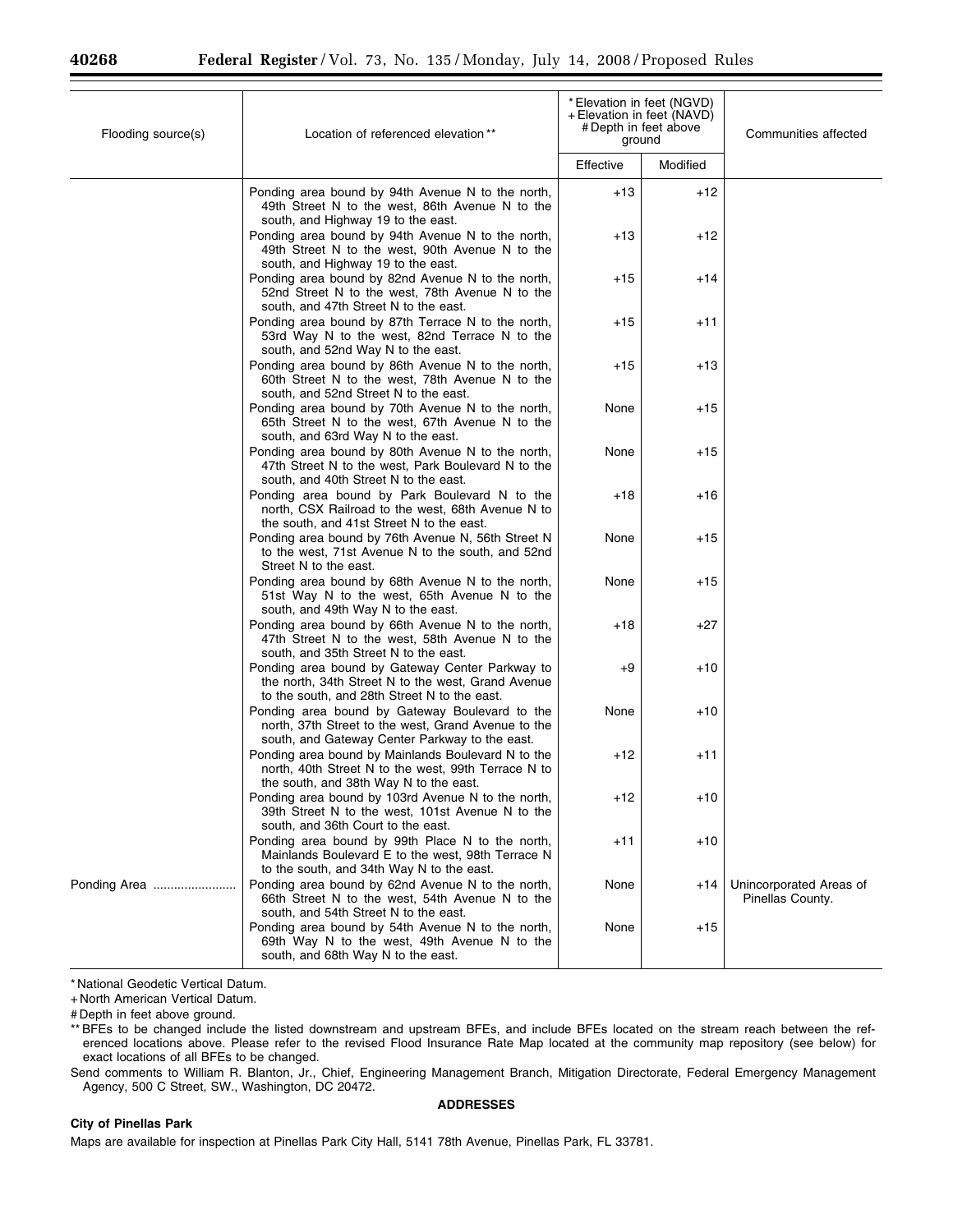| Flooding source(s) | Location of referenced elevation** |           | * Elevation in feet (NGVD)<br>+ Elevation in feet (NAVD)<br># Depth in feet above<br>ground | Communities affected |
|--------------------|------------------------------------|-----------|---------------------------------------------------------------------------------------------|----------------------|
|                    |                                    | Effective | Modified                                                                                    |                      |

### **Unincorporated Areas of Pinellas County**

Maps are available for inspection at Pinellas County Development Review, 310 Court Street, Clearwater, FL 33756.

### **Oconee County, Georgia, and Incorporated Areas**

|                | Approximately 3,100 feet downstream of U.S. High-<br>way 441/State Highway 15. | None   | $+612$ | Unincorporated Areas of<br>Oconee County, City of<br>Watkinsville. |
|----------------|--------------------------------------------------------------------------------|--------|--------|--------------------------------------------------------------------|
|                | At U.S. Highway 441/U.S. Highway 129 Bypasses/<br>State Highway 24/186.        | None   | $+669$ |                                                                    |
| Lampkin Branch |                                                                                | None   | $+637$ | City of Watkinsville.                                              |
|                | Approximately 1,280 feet upstream of confluence with<br>Calls Creek.           | None   | $+642$ |                                                                    |
| Porters Creek  |                                                                                | $+526$ | $+527$ | Unincorporated Areas of<br>Oconee County.                          |
|                | Approximately 550 feet upstream of confluence with<br>Oconee River.            | $+526$ | $+527$ |                                                                    |

\* National Geodetic Vertical Datum.

+ North American Vertical Datum.

# Depth in feet above ground.

\*\* BFEs to be changed include the listed downstream and upstream BFEs, and include BFEs located on the stream reach between the referenced locations above. Please refer to the revised Flood Insurance Rate Map located at the community map repository (see below) for exact locations of all BFEs to be changed.

Send comments to William R. Blanton, Jr., Chief, Engineering Management Branch, Mitigation Directorate, Federal Emergency Management Agency, 500 C Street, SW., Washington, DC 20472.

### **ADDRESSES**

### **City of Watkinsville**

Maps are available for inspection at City Hall, 191 VFW Drive, Watkinsville, GA 30677.

## **Unincorporated Areas of Oconee County**

Maps are available for inspection at Oconee County Planning Department, 22 North Main Street, Watkinsville, GA 30677.

#### **Union County, Kentucky, and Incorporated Areas**  Ohio River ............................. At confluence with Tradewater River (At Union County / Crittenden County boundary). None  $+362$  Town of Uniontown, Unincorporated Areas of Union County. Approximately at 9.9 Miles upstream of confluence with Higland Creek (At Union County / Henderson County).  $None \downarrow 371$

\* National Geodetic Vertical Datum.

+ North American Vertical Datum.

# Depth in feet above ground.

\*\* BFEs to be changed include the listed downstream and upstream BFEs, and include BFEs located on the stream reach between the referenced locations above. Please refer to the revised Flood Insurance Rate Map located at the community map repository (see below) for exact locations of all BFEs to be changed.

Send comments to William R. Blanton, Jr., Chief, Engineering Management Branch, Mitigation Directorate, Federal Emergency Management Agency, 500 C Street, SW., Washington, DC 20472.

### **ADDRESSES**

### **Town of Uniontown**

Maps are available for inspection at Third and Main Streets, Uniontown, KY 42461.

## **Unincorporated Areas of Union County**

Maps are available for inspection at 100 West Main Street, Morganfield, KY 42437.

| Wayne County, Kentucky, and Incorporated Areas |                                                                                       |      |        |                                                                   |
|------------------------------------------------|---------------------------------------------------------------------------------------|------|--------|-------------------------------------------------------------------|
|                                                | At Wolfe Creek Dam                                                                    | None | +760   | City of Monticello, Unincor-<br>porated Areas of Wayne<br>County. |
|                                                | Approximately at 7600 feet upstream Dugger Branch<br>(North eastern county boundary). | None | $+760$ |                                                                   |

\* National Geodetic Vertical Datum.

+ North American Vertical Datum.

# Depth in feet above ground.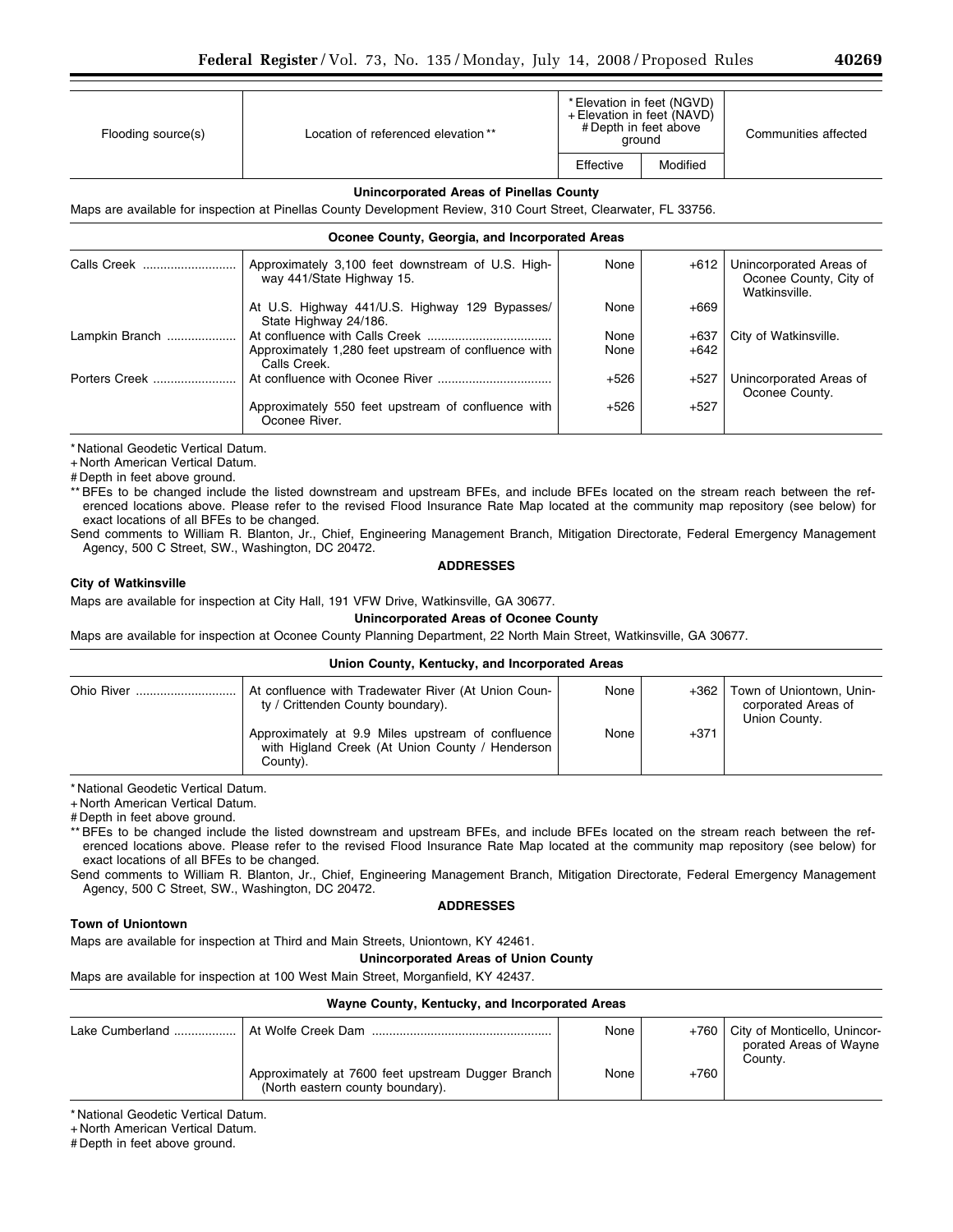| Flooding source(s) | Location of referenced elevation ** | * Elevation in feet (NGVD)<br>+ Elevation in feet (NAVD)<br># Depth in feet above<br>around |          | Communities affected |
|--------------------|-------------------------------------|---------------------------------------------------------------------------------------------|----------|----------------------|
|                    |                                     | Effective                                                                                   | Modified |                      |

\*\* BFEs to be changed include the listed downstream and upstream BFEs, and include BFEs located on the stream reach between the referenced locations above. Please refer to the revised Flood Insurance Rate Map located at the community map repository (see below) for exact locations of all BFEs to be changed.

Send comments to William R. Blanton, Jr., Chief, Engineering Management Branch, Mitigation Directorate, Federal Emergency Management Agency, 500 C Street, SW., Washington, DC 20472.

#### **ADDRESSES**

### **City of Monticello**

Maps are available for inspection at 157 South Main Street, Monticello, KY 42633.

**Unincorporated Areas of Wayne County** 

Maps are available for inspection at 109 N. Main St., Monticello, KY 42633.

| Caldwell County, North Carolina, and Incorporated Areas |                                                                                       |      |         |                                                                                            |  |
|---------------------------------------------------------|---------------------------------------------------------------------------------------|------|---------|--------------------------------------------------------------------------------------------|--|
| Hayes Mill Creek                                        | Approximately 1,500 feet upstream of the confluence<br>with Catawba River.            | None | +1003   | Unincorporated Areas of<br>Caldwell County, Town<br>of Granite Falls, Town of<br>Sawmills. |  |
|                                                         | Approximately 700 feet upstream of the confluence of<br>Hayes Mill Creek Tributary 2. | None | $+1120$ |                                                                                            |  |

\* National Geodetic Vertical Datum.

+ North American Vertical Datum.

# Depth in feet above ground.

\*\* BFEs to be changed include the listed downstream and upstream BFEs, and include BFEs located on the stream reach between the referenced locations above. Please refer to the revised Flood Insurance Rate Map located at the community map repository (see below) for exact locations of all BFEs to be changed.

Send comments to William R. Blanton, Jr., Chief, Engineering Management Branch, Mitigation Directorate, Federal Emergency Management Agency, 500 C Street, SW., Washington, DC 20472.

### **ADDRESSES**

#### **Town of Granite Falls**

Maps are available for inspection at Granite Falls Town Hall, 30 Park Square, Granite Falls, NC.

#### **Town of Sawmills**

Maps are available for inspection at Sawmills Town Hall, 4076 U.S. Highway 321A, Sawmills, NC.

### **Unincorporated Areas of Caldwell County**

Maps are available for inspection at Caldwell County Courthouse, 1051 Harper Avenue, Lenoir, NC.

### **Wayne County, Ohio, and Incorporated Areas**

| Killbuck Ditch (backwater<br>from Killbuck Creek).      | Downstream of railroad crossing at Burbank Road  | None         | $+967$         | Unincorporated Areas of<br>Wayne County, Village<br>of Creston. |
|---------------------------------------------------------|--------------------------------------------------|--------------|----------------|-----------------------------------------------------------------|
| Unnamed Tributary (Back-<br>water from Killbuck Creek). |                                                  | None<br>None | $+967$<br>+976 | Unincorporated Areas of<br>Wayne County, Village<br>of Creston. |
|                                                         | Upstream of S. Main Street in Village of Creston | None         | $+976$         |                                                                 |

\* National Geodetic Vertical Datum.

+ North American Vertical Datum.

# Depth in feet above ground.

\*\* BFEs to be changed include the listed downstream and upstream BFEs, and include BFEs located on the stream reach between the referenced locations above. Please refer to the revised Flood Insurance Rate Map located at the community map repository (see below) for exact locations of all BFEs to be changed.

Send comments to William R. Blanton, Jr., Chief, Engineering Management Branch, Mitigation Directorate, Federal Emergency Management Agency, 500 C Street, SW., Washington, DC 20472.

### **ADDRESSES**

### **Unincorporated Areas of Wayne County**

Maps are available for inspection at 428 West Liberty Street, Wooster, OH 44691.

### **Village of Creston**

Maps are available for inspection at 100 N Main Street, Creston, OH 44217.